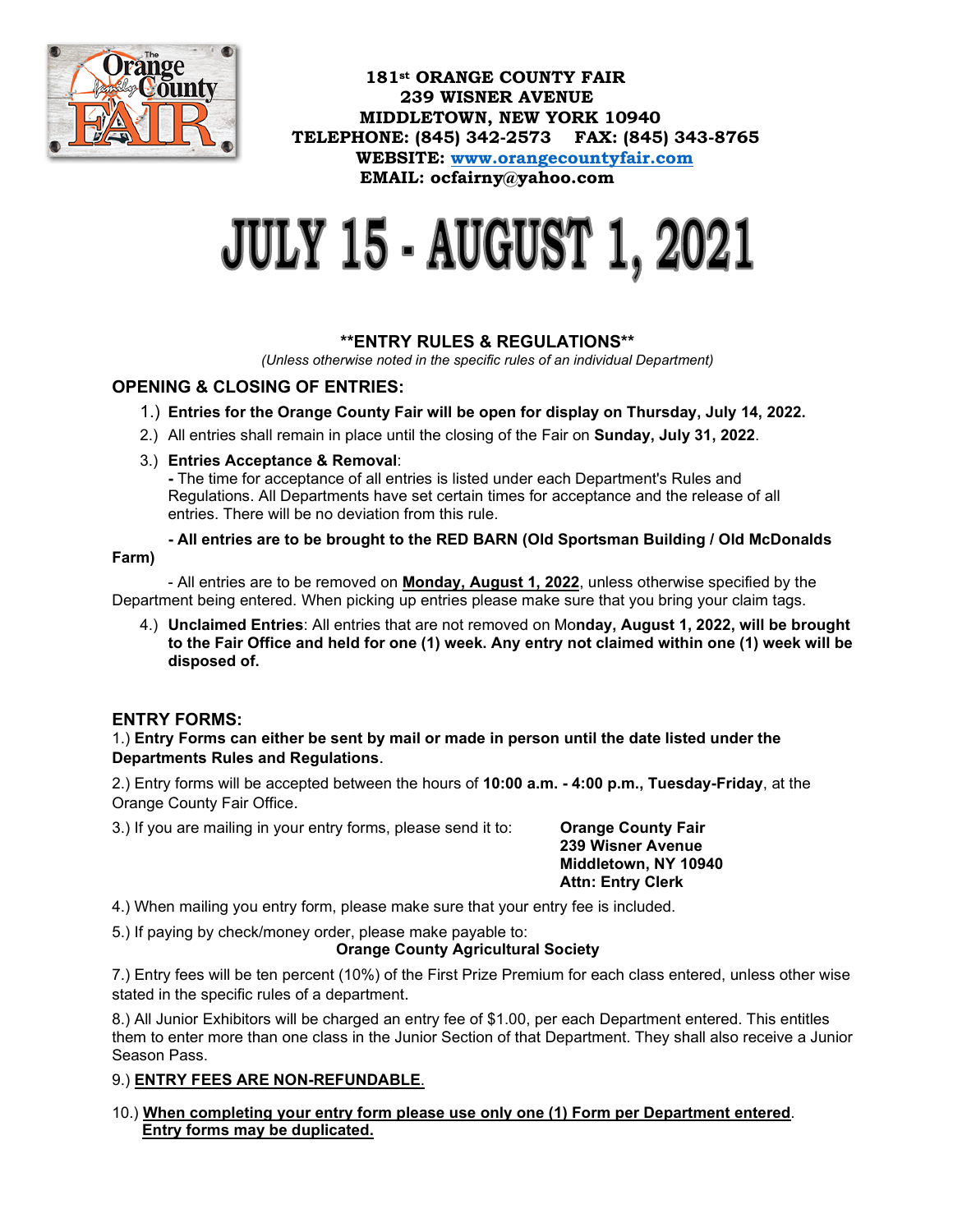11.) Entry forms should be made out carefully, as lack of correct and incomplete information may cause a delay in issuing awards**.** 

12.) All entries must be made out in the name of the owner, agent, producer or manufacturer and a certificate to that effect must be furnished by the exhibitor on request of the Orange County Agricultural Society, Inc.

#### **ENTRY TAGS**:

1.) **ALL EXHIBITOR ENTRY FORMS THAT ARE RECEIVED BEFORE JULY 1, 2022, WILL HAVE THEIR ENTRY TAGS MAILED. ENTRY FORMS RECEIVED AFTER THIS DATE WILL BE HELD AT THE OFFICE AND THEN WILL BE GIVEN TO THE DEPARTMENT SUPERINTENDENT ON THE DAY ENTRIES ARE BROUGHT IN.**

2.) **ENTRY TAGS WILL NOT BE MAILED OUT AFTER FRIDAY, JULY 1, 2022. If you do not receive your entry tags in the mail by Tuesday, July 6, 2022, please call the Fair Office for further instruction**.

3.) If any changes or adjustments are needed to be made to your entry tags, please call the Fair Office.

#### **EXHIBITOR PASSES**:

1.) **EXHIBITOR PASSES ARE GIVEN AS A COURTESY TO ANYONE WHO ENTERS AN EXHIBIT INTO THE FAIR AND CAN ONLY BE USED FOR FAIR ADMISSION. RIDES ARE NOT INCLUDED.**

2.) **EXHIBITOR PASSES WILL BE ISSUED AS FOLLOWS:** 

#### **ADULT/SENIORS**

**- IF YOU'RE ENTRY FEE TOTAL IS \$5.00 OR HIGHER YOU WILL RECEIVE FOUR (4) DAILY COURTESEY PASSES.** 

 **- IF YOU'RE ENTRY FEE TOTAL IS LESS THAN \$5.00 YOU WILL RECEIVE TWO (2) DAILY COURTESY PASSES.**

#### **JUNIORS**

**- ALL JUNIOR EXHIBITORS (Ages 7 – 18) WILL RECEIVE A COURTESY PASS THAT IS VALID FOR THE ENTIRE FAIR.**

3.) **COURTESY PASSES WILL BE DISTRIBUTED BY THE DEPARTMENT SUPERINTENDENT WHEN THE EXHIBITS ARE BROUGHT IN FOR DISPLAY.**

4.) **UNDER NO CIRCUMSTANCES SHALL EXHIBITOR PASSES BE OBTAINED AT THE FAIR OFFICE.**

**JUDGING/JUDGES**:

1.) Judging for all entries will take place **Thursday, July 14, 2022 through Saturday, July 30, 2022**.

2.) Entries receiving premiums will be designated by prize ribbons or stickers, which will be affixed by the Judges for the information of the public. **Only the Judge's books will be used as evidence for payment of premiums. In no case will a ribbon or sticker be considered a voucher for a premium.**

3.) No person will be allowed to act as a Judge in any class in which he has articles or stock entered for premiums.

4.) No person shall be entitled to a premium in any class unless the entry shall be deserving thereof.

5.) Any exhibitor who shall make or cause to be made any false statement regarding any entry exhibited or shall interfere with the Judges in the performance of their duties in any manner whatsoever, shall be excluded from the competition and shall not be entitled to any premiums during the current year.

6.) In case there is one entry in a class, the Judges shall decide whether or not it is entitled to a 1st, 2nd or 3rd premium. Judging is done on a basis of perfection, not by comparison.

#### **PROTESTS**:

1.) All protests must be submitted in writing and filed with the Orange County Agricultural Society within six (6) hours after judging of the class is completed. A fee of \$10.00 must accompany each protest and which will be forfeited to the Society if the protest is decided against the person protesting.